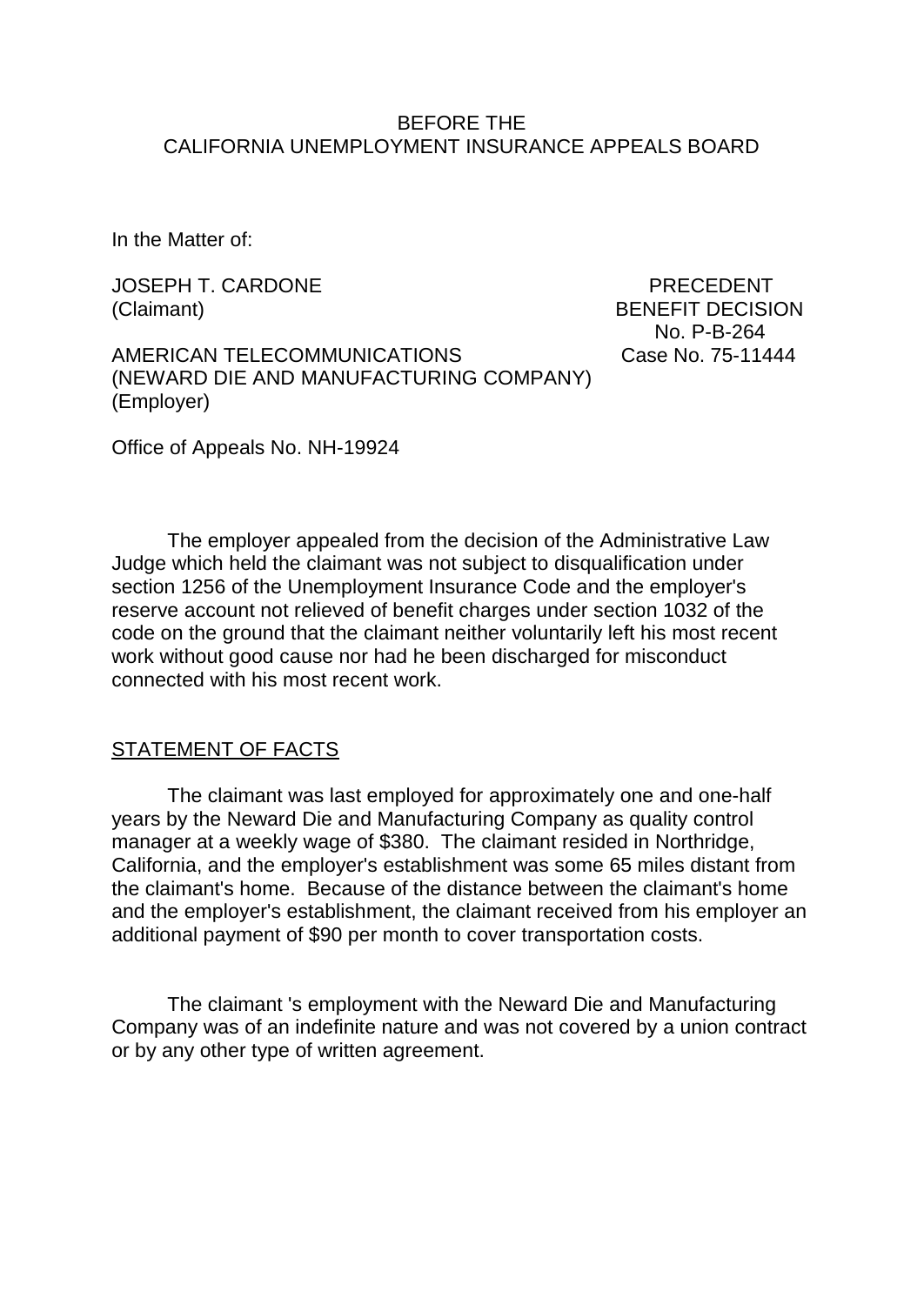On April 18, 1975, the Neward Die and Manufacturing Company circulated the following notice to its employees:

"April 18, 1975

"TO: All Employees: Molding, Assembly, Quality Control, Shipping & Receiving, and Accounting Departments.

"FROM: Tom Van Etten.

"SUBJECT: Notice of Termination from Neward Die & Mfg. Co.

"As you know, our company, Neward Die and Manfuacturing Co. will discontinue operating in the custom molding and assembly business effective May 1, 1975.

"All employees of the Neward Die and Mfg. Co. will be terminated effective Wednesday, April 30, 1975. Work will be available for all shifts on that day and all operations will be shut down at 7:30 a.m., Thursday and Friday, May 1st and May 2nd, 1975. Final paychecks including any vacation or sick pay due and including pay for May 1st and May 2nd will be distributed at the end of each shift on Wednesday April 30th.

"We are giving notice as of this date to fulfill the intent of our Company's termination policy with regard to giving notice of termination.

"Beginning today and during the next two week period American Telecommunications Corp. employment applications will be available and may be completed by Neward Die & Mfg. Co. employees who wish to be considered for employment by ATC. If you wish to fill out an application, please do so at your earliest convenience and return your application to your immediate supervisor.

"Representatives of ATC will be at Neward during the next two weeks to review employment applications that are received.

"cc: All managers of Neward. Die & Mfg. Co."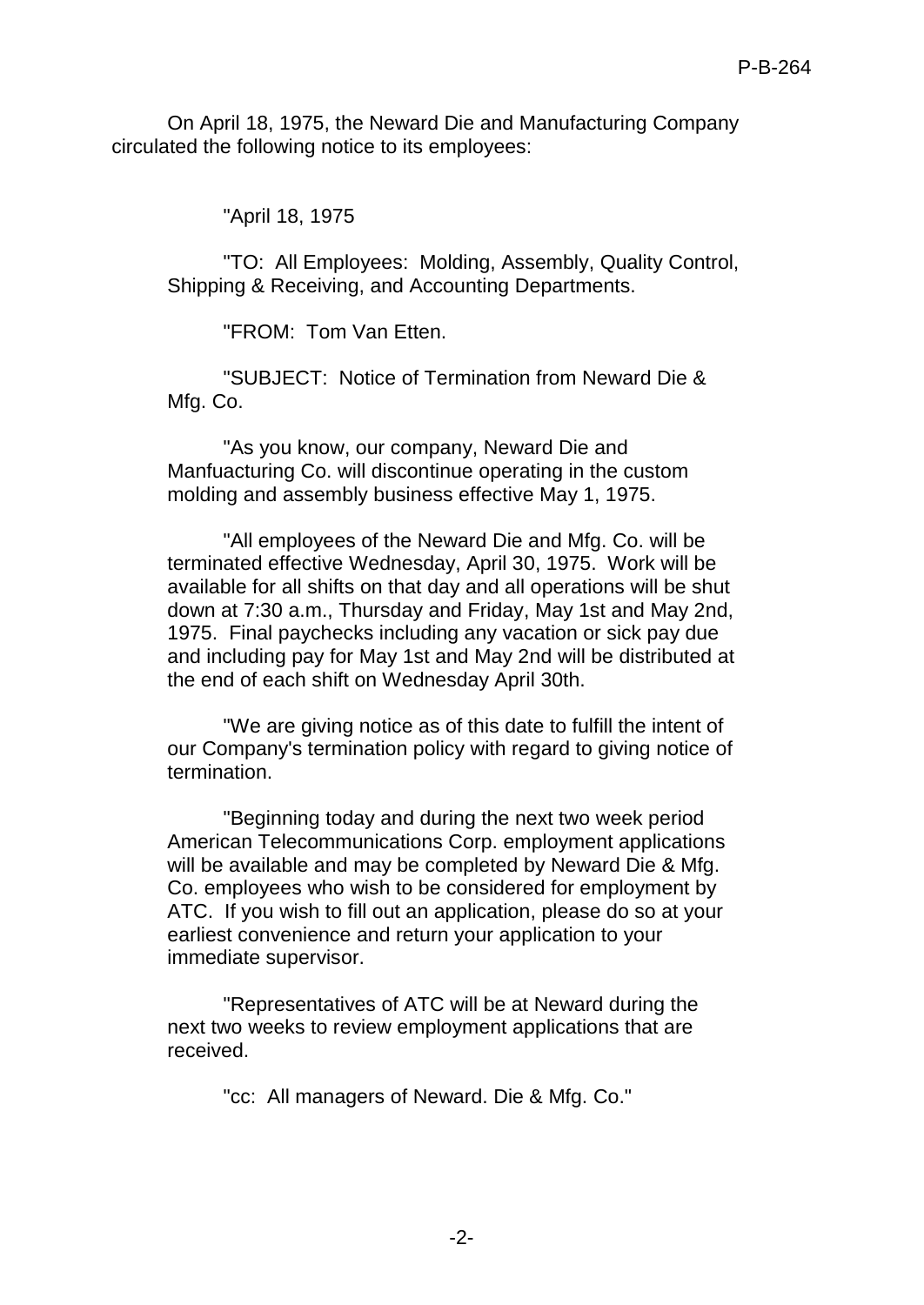On April 18, 1975 the director of Industrial Relations for the new company addressed a letter to the claimant offering him employment effective May 1, 1975, performing the same duties that he had been performing for the Neward Die and Manufacturing Company at the same weekly wage. However, the new employer did not offer the claimant the \$90 per month transportation cost. The claimant decided not to accept the offer of employment.

# REASONS FOR DECISION

Section 1256 of the Unemployment Insurance Code provides for the disqualification of a claimant and sections 1030 and 1032 of the code provide that an employer's reserve account may be relieved of benefit charges if it is found that the claimant voluntarily left his most recent work without good cause or was discharged for misconduct connected with his most recent work.

The question presented for decision in this matter is whether the claimant's employment terminated on April 30, 1975 when the Neward Die and Manufacturing Company ceased operations or whether the claimant 's employment terminated when he declined to accept the offer of employment given to him by the successor employer. That is, we must decide whether the claimant was laid off on April 30, 1975 or voluntarily quit his work on May 1, 1975, the effective date of the offer of employment.

In Appeals Board Decision No. P-B-133, the Appeals Board considered a case similar to the one herein. In that case, the claimant's employer sold his business, effective October 20, 1970, and, insofar as that employer was concerned, the claimant's employment was terminated. However, the new employer offered the claimant work performing the same duties she had performed for the former employer and at the same wage. The claimant refused this offer by the new employer. Therein, we stated:

"There are many occasions involving a change of ownership where a work force is taken over en masse. We do not believe that in such cases an advance offer to be retained on the job can be construed as an offer of new work where the employee simply goes on with his job as before. It is our opinion that an employee given such an opportunity and refusing it voluntarily quits his job, and the only issue remaining would be whether he quit for good cause.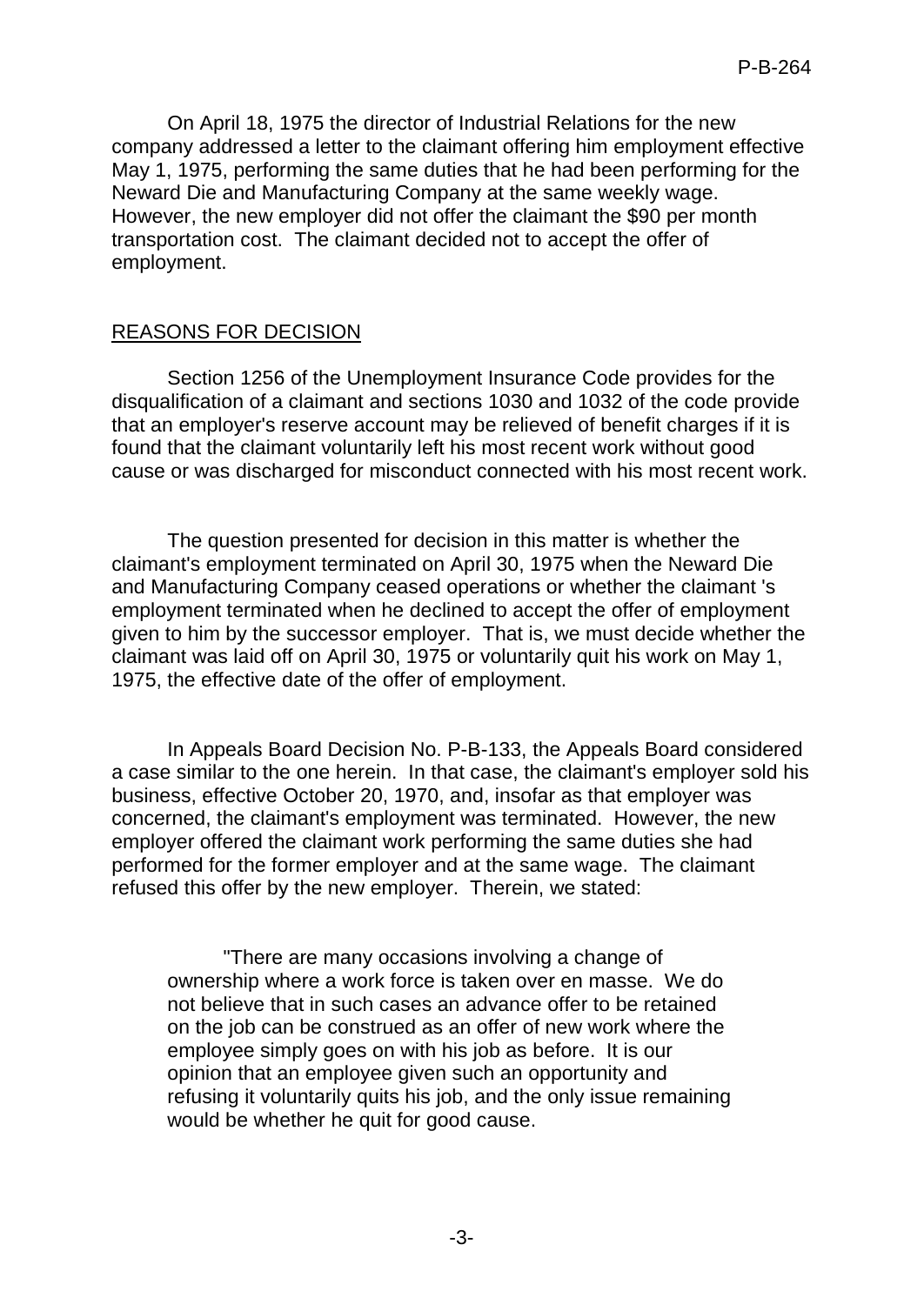In deciding cases under the Unemployment Insurance Code, we adhere to the principle of stare decisis. However, where experience or better reasoning shows that former decisions of ours have been in error we believe that it is incumbent upon us to overrule or modify those decisions.

Section 2920 of the Labor Code provides:

"2920. Every employment is terminated by any of the following:

- (a) Expiration of its appointed term.
- (b) Extinction of its subject.
- (c) Death of the employer.
- (d) The employee's legal incapacity to act as such."

The California Court of Appeal in Gaspar v. United Milk Producers of California (1944), 144 P. 2d 867, 62 C.A. 2d 546, at 553, said:

"No California case which we have found announces a rule contrary to the rule generally recognized that where an employer puts out of his power the further performance of an employment contract by selling his entire business it operates as a discharge of his employee engaged in such business."

Thus, the verbal contract of employment that the claimant entered into with the Neward Die and Manufacturing Company terminated on April 30, 1975 when the employer ceased business and the claimant was, in effect, laid off. Accordingly, the claimant is not subject to disqualification under section 1256 of the code.

The offer of employment made to the claimant by the successor company was an offer of a new contract of employment. Since the claimant refused to accept this new contract, a question of his eligibility for benefits is raised under section 1257(b) of the code. That section provides that an individual is disqualified for benefits if he, without good cause, refused to accept suitable employment. No determination having been issued under section 1257(b) of the code, this matter is referred to the Department for its consideration. Insofar as Appeals Board Decision No. P-B-133 holds that a claimant who refuses employment with the new owner of the business by which the claimant was employed has voluntarily quit, it is overruled.